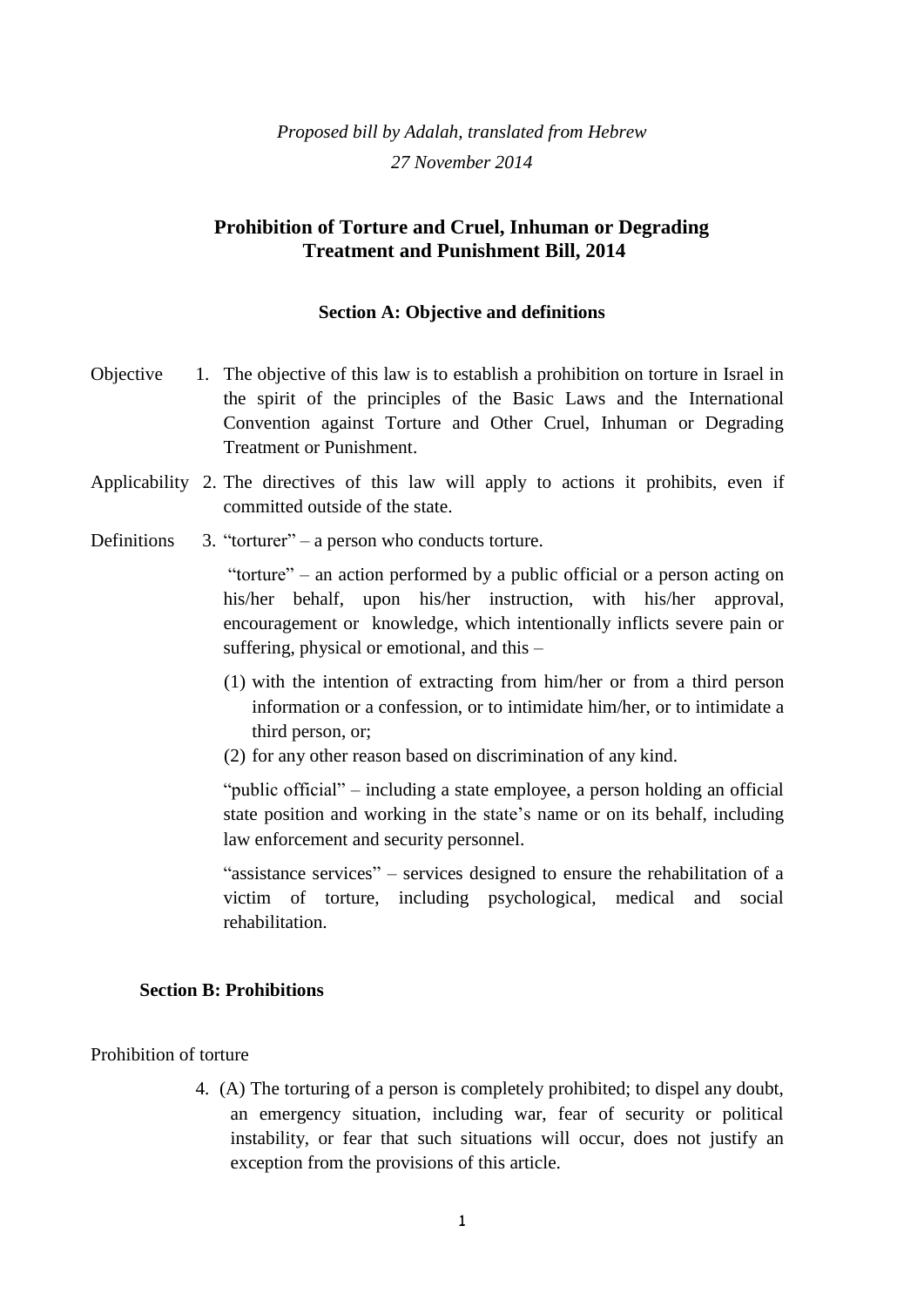(B) An order to engage in torture is a blatantly illegal order and must be refused.

Prohibition of cruel, inhuman or degrading treatment or punishment

- 5. (A) No person shall be subjected to cruel, inhuman or degrading treatment [CIDT] that does not amount to torture as defined in Article 3 of this law, by a public official or a person acting on his/her behalf, upon his/her instruction, or with his/her approval, encouragement or knowledge, and no punishment that constitutes such treatment shall be imposed. To dispel any doubt, an emergency situation, including war, fear of security or political instability, or fear that such situations will occur, does not justify an exception from the provisions of this article.
	- (B) An order to impose treatment or punishment as stipulated in clause (A) is a blatantly illegal order and must be refused.
	- (C) Any public employee who witnesses the torture of a person during the course of his/her work has a duty to report the incident to the relevant authorities.

## **Section C: Punishment**

Punishment for torture

- 6. (A) For someone who tortures a person: imprisonment for fifteen years.
	- (B) For someone who tortures a person and thereby causes his/her death: life imprisonment.
	- (C) For someone who fails to report suspected incidents of torture: imprisonment for two years.

Punishment for cruel, inhuman or degrading treatment or punishment

7. For someone who violates the directives of Article 5: imprisonment for seven years.

Inadmissibility of evidence

- 8. (A) Evidence obtained through torture or CIDT or based on information obtained through torture will not serve as proof of this evidence in any legal proceeding.
	- (B) A request to disqualify evidence under clause (A) will be heard by a judge and, to the extent possible, will be brought before a judge who is not adjudicating the charges.
	- (C) Without regard to the provisions of clause (A), evidence obtained through torture or based on information obtained through torture can be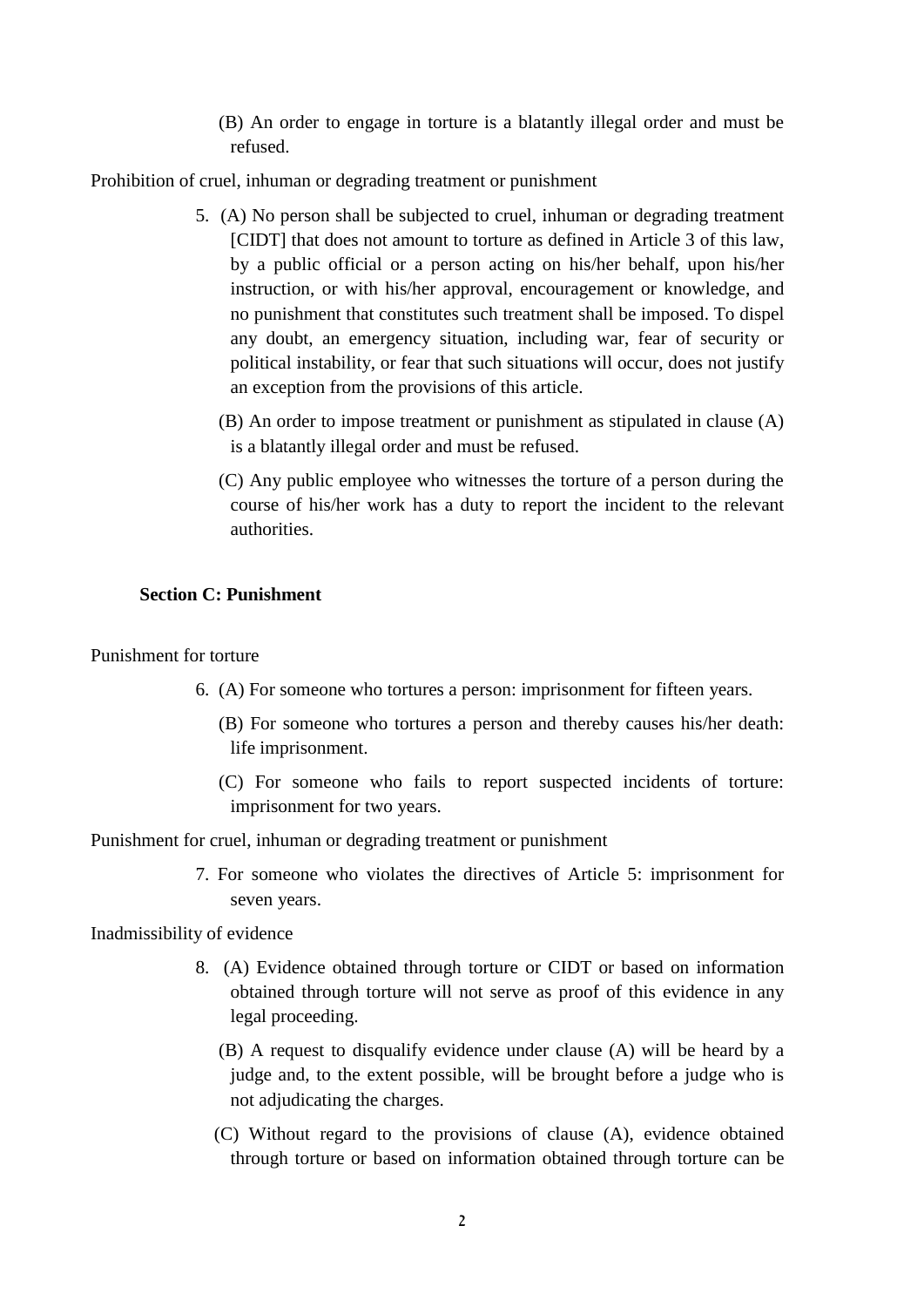admissible in a proceeding required to prove the fact that torture was conducted.

# **Section D: Committee for Investigating Complaints by Interrogatees**

Establishing the committee

- 9. (A) The Committee for Investigating Complaints by Interrogatees [hereinafter: the Complaints Committee] pertaining to criminal offenses under this law will be established and operate within the Ministry of Justice.
	- (B) The Minister of Justice will define via regulations the composition of the Complaints Committee and its operating procedures in a way that will ensure, *inter alia*, its professionalism and institutional independence, and will appoint officials with relevant expertise to investigate acts of torture, including personnel from the fields of medical science, mental health, forensic medicine and social work.

The Complaints Committee's role

10. (A) Without regard to the provisions of other laws, the investigation of a person suspected of committing crimes under this law shall not be conducted by the Israeli Police, but by the Complaints Committee; the Complaints Committee will also be authorized to investigate any criminal offense linked to the crimes under this law.

 (B) Clause (A) will also apply when a public official is suspected of committing a criminal offense together with another person, and the Complaints Committee will be authorized to also investigate the other person with regard to any crimes linked to the criminal offenses under this law.

 (C) Upon learning that a criminal offense under this law has been committed, whether via a complaint or any other means, the Complaints Committee will open an investigation.

 (D) Without regard to the provisions of other laws, an investigation pertaining to criminal offenses under this law will not be closed on grounds of lack of public interest.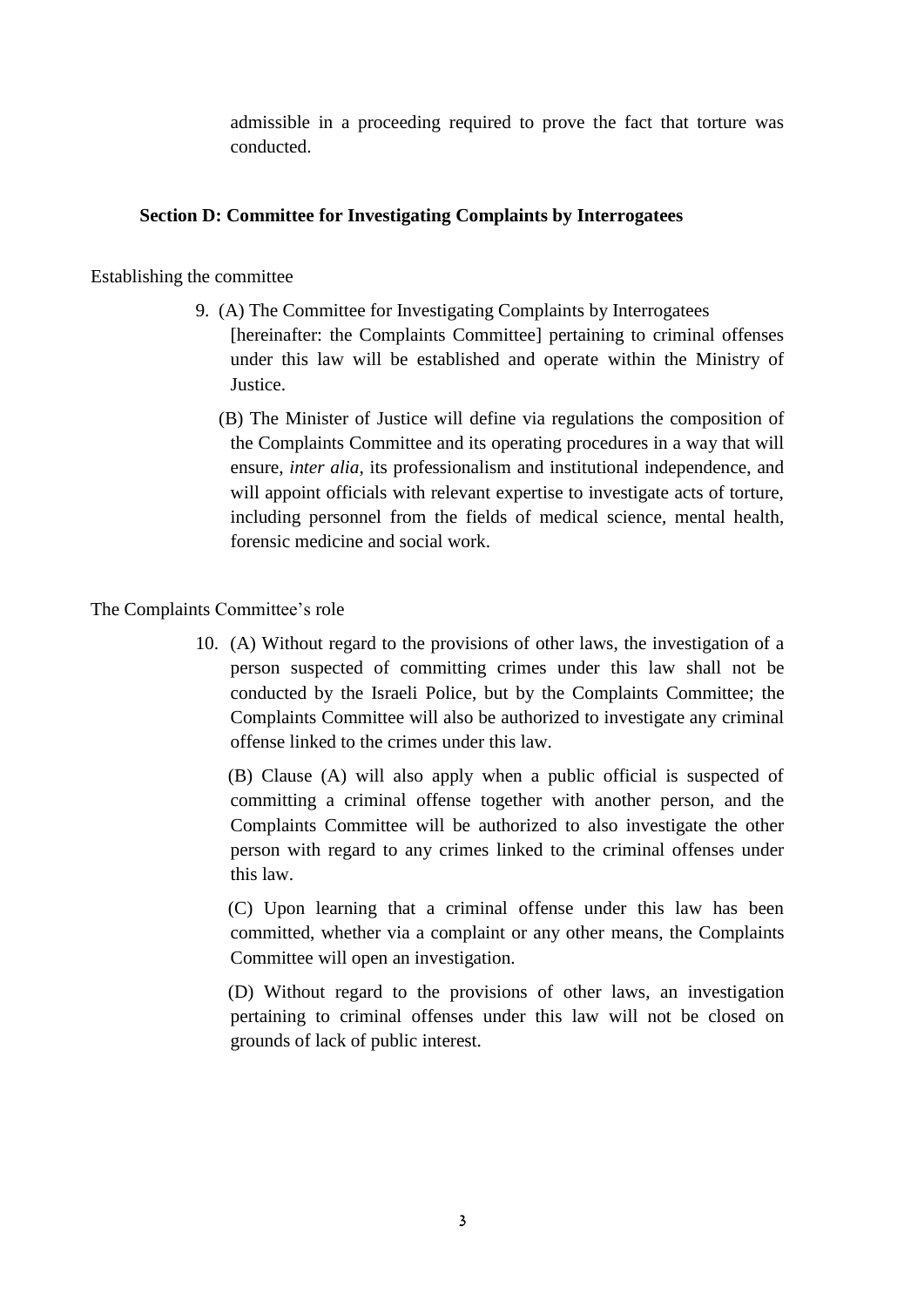The Complaints Committee's authorities

11. (A) In order to carry out their roles under this article, the Complaints Committee and its personnel will assume the authorities and immunities of the police and a police officer, respectively.

 (B) In every action the Complaints Committee is authorized to take, it is permitted to receive help from any authority or government entity, in accordance with rules to be formulated by the Minister of Justice, or by a person he/she appoints in this matter.

 (C) Where statutory authority is not explicitly granted to a police officer by definition of his/her rank or position, the Minister of Justice, or a person he/she appoints in this matter, will determine which officials in the Complaints Committee shall be granted this authority.

## Duty to report

- 12. (A) From the date on which this law comes into effect, the head of the Complaints Committee will report to the Minister of Justice and to the Knesset's Constitution, Law and Justice Committee once a year on the implementation of the law; the report will include, *inter alia*, the number of incidents in which –
	- (1) complaints were submitted on criminal offenses under this law;
	- (2) investigations were opened on suspicion of criminal offenses under this law;
	- (3) indictments were filed on suspicion of criminal offenses under this law; and
	- (4) investigations were closed;
	- (5) in addition to any other information the Minister of Justice specifies in the regulations.

(B) The reports under clause (A) will be attached to reports which the state submits to the United Nations' Committee Against Torture and will be open to public scrutiny.

## **Section E: Assistance services for torture victims**

The right to assistance services

13. A victim of torture or CIDT is entitled to assistance services [hereinafter: assistance services] free of charge, including mental and physical medical treatment and rehabilitation.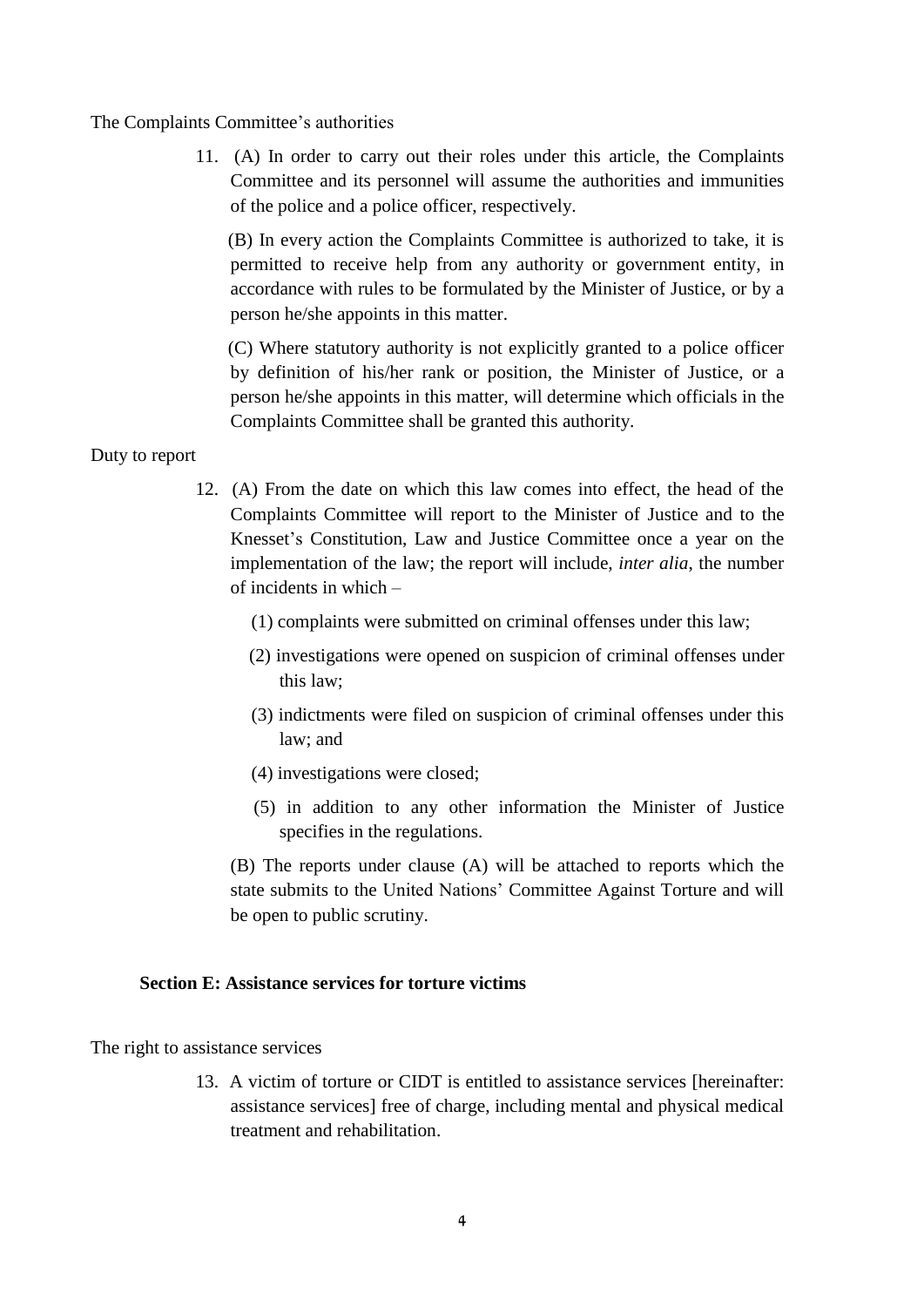Responsibility for providing free service

14. The state is responsible for providing assistance services under this law.

Implementation

15. The assistance services under this section will be provided by officials authorized by the Minister of Welfare and Social Affairs, in consultation with the Committee for the Assistance for Torture Victims [see article 16].

Committee for the Assistance for Torture Victims

16. (A) The Minister of Welfare and Social Affairs and the Minister of Justice will appoint a Committee for the Assistance for Torture Victims [hereinafter: the Assistance Committee]; the composition of the Assistance Committee and its officials will be defined in the regulations.

(B) The Assistance Committee will include, *inter alia*, the following officials:

- (1) a rehabilitation psychologist;
- (2) a physician;

(3) a social worker.

(C) The Assistance Committee will outline and define the areas of activity of the provider of assistance services and will supervise the implementation and delivery of these services.

#### The Assistance Committee's roles

- 17. The Assistance Committee will act:
	- (A) to provide assistance services to victims of torture or CIDT;

(B) to publicize information about the rights and assistance services to which torture victims are entitled;

(C) to develop a plan for conducting workshops for officials in the public service to boost awareness of the prohibition on torture, enlisting the help of professionals with pertinent expertise, including psychologists, attorneys, and physicians.

Budget

18. Funding for the Assistance Committee's activities will be allocated in the Budget Law in a separate clause, as defined in the Budget Foundations  $Law - 1985.$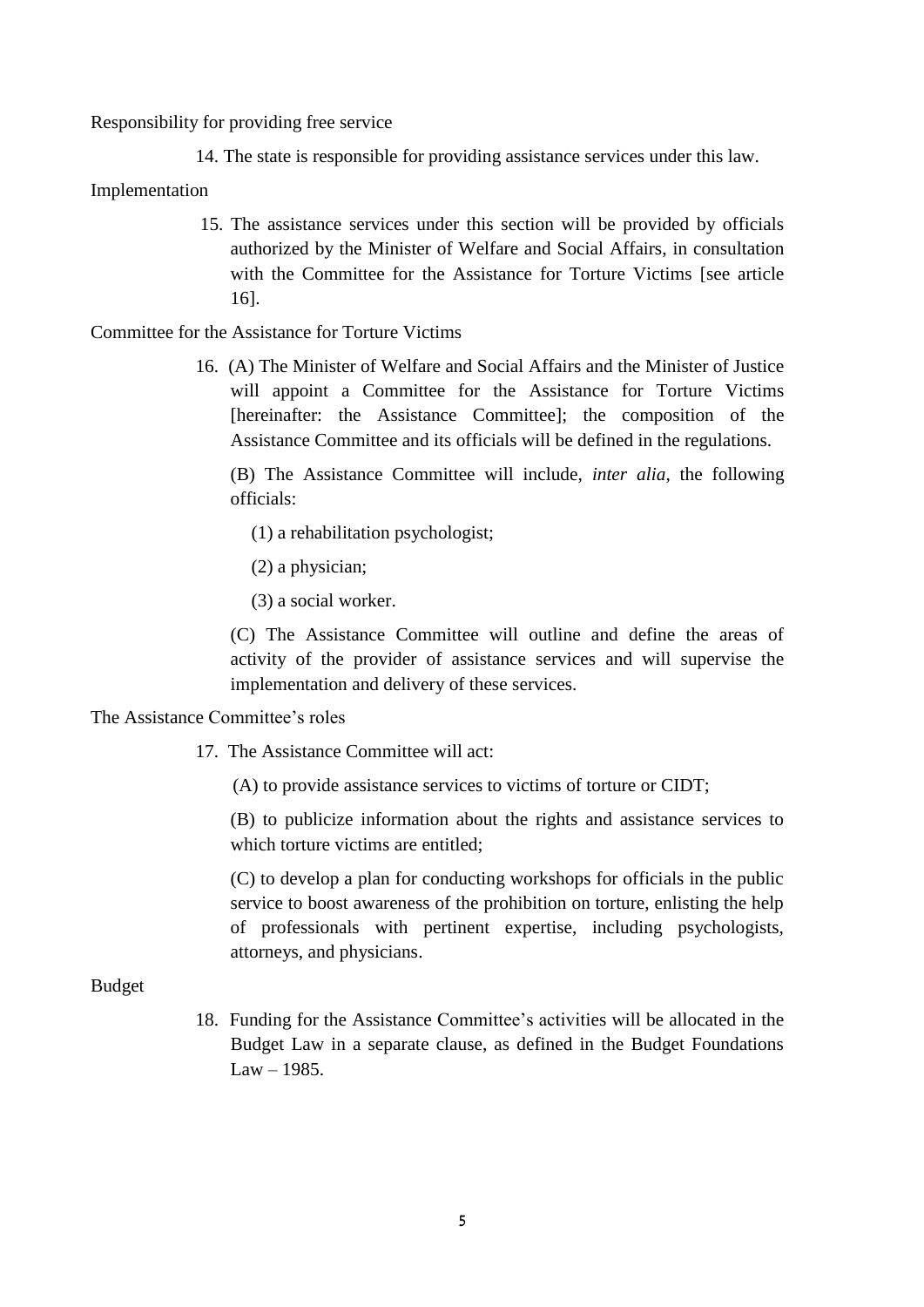### **Section F: Compensation**

### Entitlement

19. (A) A victim of torture or CIDT is entitled to compensation according to a schedule to be defined in the regulations.

(B) For the purposes of this section, eligibility of first-degree family members for compensation will be granted according to the following order:

(1) a spouse and the children of a victim who died as a result of torture;

(2) his/her parents.

(C) The compensation will be awarded within a reasonable period of time.

Special entitlement

20. In case of a criminal offense against the body or the mind, the victim of the crime will be entitled to a monthly assistance allowance, in accordance with the conditions and rules to be defined in the regulations by the Minister of Justice.

Applicability of other laws

21. Compensation under this law does not detract from the rights of a torture victim under any other law, but he will be entitled only to the highest compensation or benefit among the sums he is entitled to as a result of the injury.

## Creating a Fund

22. The Ministry of Justice will establish a compensation fund for victims of a criminal offense [hereinafter: the Fund].

The role of the Fund

23. The Fund will compensate a victim of a criminal offense who is entitled to compensation under this law.

#### Funding

24. The Ministry of Finance will provide funding for the Fund; in addition, money from the fines imposed under section 77(D) of the Penal Code – 1977 will be deposited in the Fund.

#### Implementation and regulations

25. The Minister of Justice will institute regulations for determining ways of compensating torture victims, awarding an assistance allowance, and set forth the rules for operating the Fund, in accordance with this law.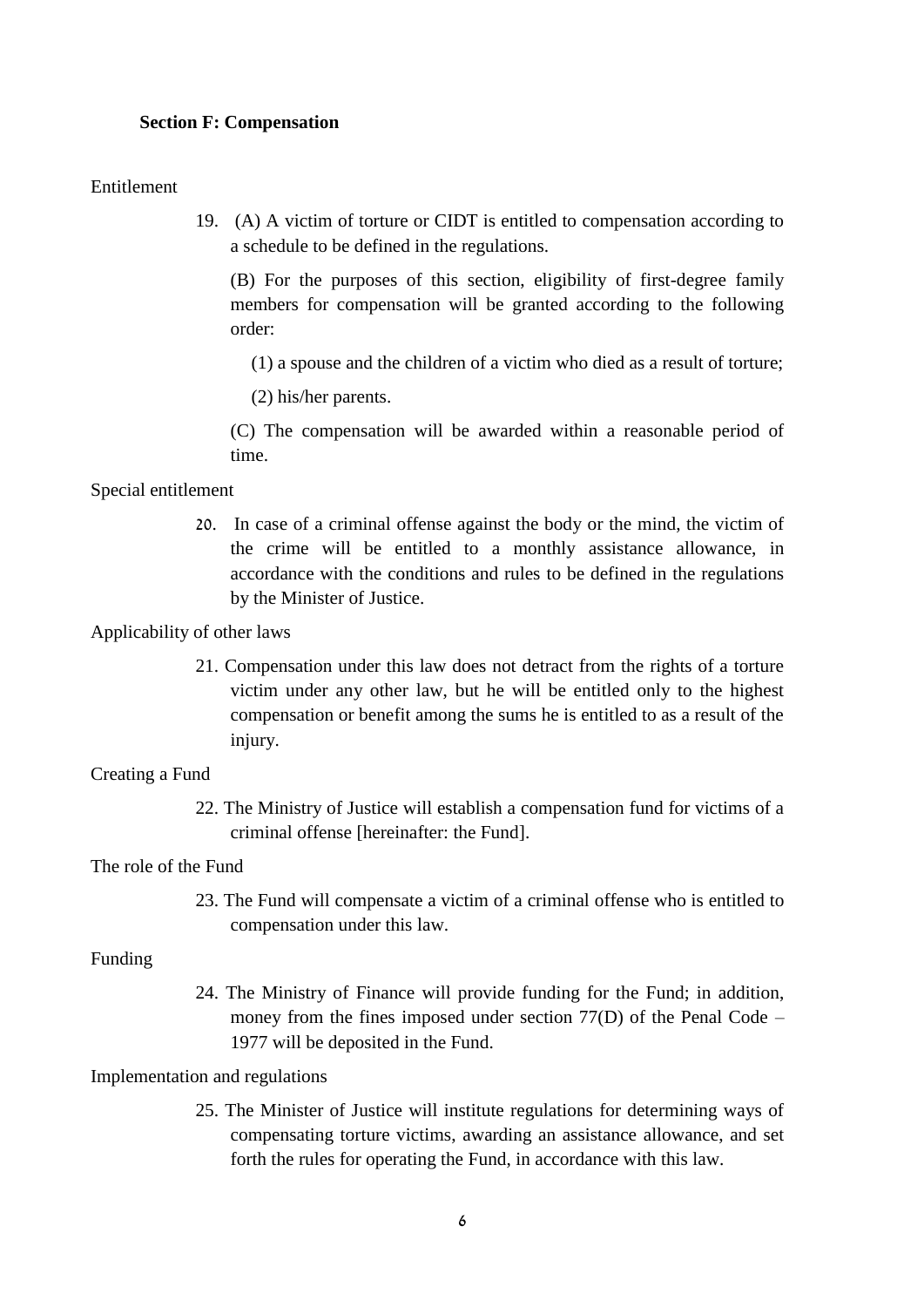# **Explanatory notes**

The proposed legislation aims to anchor in the state's laws its commitments under the International Convention against Torture and Other Cruel, Inhuman or Degrading Treatment or Punishment (CIDT) [hereinafter: the Convention]. Israel signed the Convention on 22 October 1986 and ratified it on 4 August 1991. As of today, the Convention's directives have yet to be anchored in the state's domestic law.

Despite Israel's signing and ratification of the Convention, its employees, whether from the law enforcement authorities or the security authorities, continue to employ means that constitute torture or CIDT or punishment that contradict the prohibitions in the Convention in the course of carrying out their work.

It is proposed herein, *inter alia*, to define two criminal offenses: the first is the crime of torture, in accordance with its definition in the Convention, and the second is the crime of cruel, inhuman or degrading treatment or punishment. The second expression refers to actions that do not amount to actual torture, but come sufficiently close to torture to justify their prohibition.

With regard to the crime of torture, this bill emphasizes that there is no justification whatsoever for the use of torture, including political or security instability and/or states of war. The main concern of this directive is addressed to the state's security authorities and law enforcement authorities: the police, the army and the Shabak [General Security Services], which in the course of their work are required to interrogate detainees and extract information from them while employing methods of interrogation that may constitute torture. Therefore, it is essential to clarify that in no situation is there justification for the use of such methods. Such methods include, for example: the use of verbal or physical violence, threats aimed at intimidating an interogatee, whether the threats are issued against the interogatee or against a member of his/her family; as well as methods designed to exert pressure on the detainee, such as painful sitting positions or painful handcuffing; sleep deprivation; the denial of medical treatment; the denial of food or drink; or denial of access to toilet facilities as means of pressuring the detainee.

Regarding the relations between a commander and a subordinate, and in any other relations of authority concerning this matter, the proposed legislation clearly states that a command that includes a directive to conduct torture is blatantly illegal and should not be obeyed.

In light of the severity of the crime of torture, the proposed punishment is set at fifteen years' imprisonment. And in cases where the torture leads to the death of the victim, the proposed punishment is life imprisonment, as is customary in crimes of murder. The emphasis in this article is on the severity of the crime of torture and the desire to create a deterrent against the use of torture to extract information or confessions, to intimidate, or for any other reason based on discrimination of any kind. Further, the severity of this crime warrants the punishment of public employees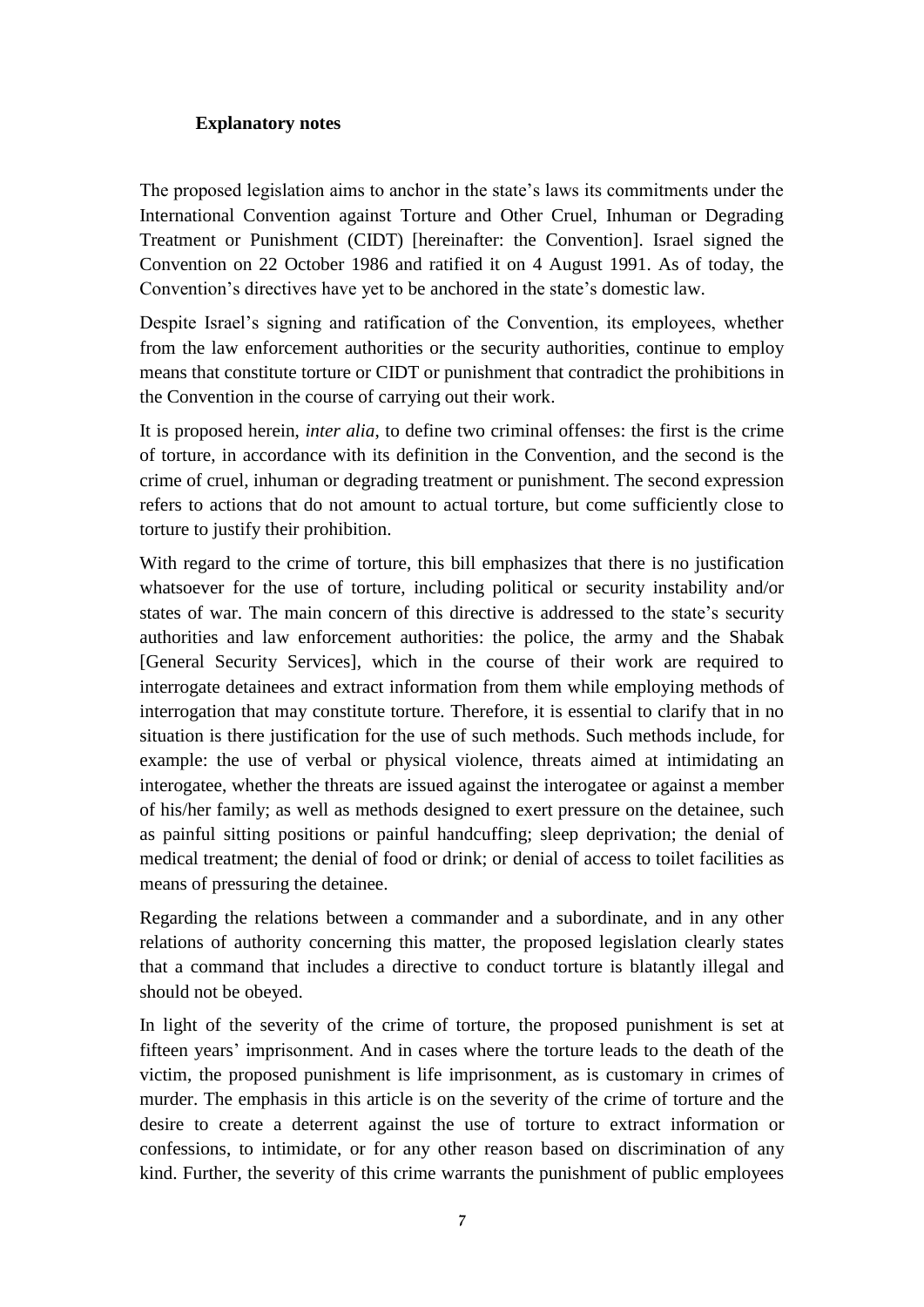who fail to report suspected incidents of torture or CIDT, including doctors and social workers, who may witness torture during the course of the work. The punishment imposed on these employees will be equal to the punishment that the law stipulates for the offense of failing to prevent a crime.

With regard to the crime of cruel, inhuman or degrading treatment or punishment, it is impossible to reach an exhaustive definition of 'cruel, inhuman or degrading treatment or punishment', and this matter should be left for the courts to determine. However, it is clear that this concept is linked to torture by definition, even if it does not reach the level of torture or does not include all the elements thereof.

For example, violence and humiliating treatment by soldiers and other security forces against detainees during the process of detention and the conditions of incarceration in the cells where detainees suspected of security offenses are held during their interrogation can fall within the bounds of the expression 'cruel, inhuman or degrading treatment or punishment'. The same applies to being held in solitary confinement, whether as disciplinary punishment or for purposes of interrogation. Similarly, the current conditions in which prisoners and detainees are transported by Israel Prison Service (in 'Posta' vehicles), and the waiting facilities in the courts amount to such ill-treatment. Thus, in the wake of the proposed legislation, changes will be required in numerous areas about which complaints have been made by many prisoners: prisoners spend many hours, more than necessary, being transported to their destination from their cell, while in hand and leg shackles; the seats in the Posta vehicles are made of iron, which makes them too cold in the winter and too hot in the summer; the Prison Service does not allow prisoners to use pillows, rugs or anything else to pad or cover their seats. An example of the unnecessarily long transportation times is the prisoners' journey in Posta vehicles from prisons in the north to the Israel Prison Service's medical center in Ramle, which takes 8-12 hours, while normal travel time is at most two hours.

Prisoners also complain about the lack of a regular supply of food and drinking water during the long hours they spend in transit and in waiting rooms. Furthermore, even when the Prison Service offers them water, many prisoners refrain from drinking during the trip because they fear they will not be allowed to go relieve themselves during the long journey. Due to the harsh conditions, many prisoners are compelled to forego travel for medical checkups, and the Prison Service considers them to have refused treatment. When the prohibition [on cruel, inhuman or degrading treatment or punishment] is made law, the authorities will have to improve these transportation conditions.

A further example is the conditions in which security detainees are held in hospital, including administrative detainees and security prisoners and detainees, which in some cases includes being continuously shackled to their beds.

According to this bill, a violation of Article  $5 -$  that is, the prohibition of cruel, inhuman or degrading treatment or punishment – will be defined as a criminal offense that carries a maximum sentence of seven years' imprisonment. The main purpose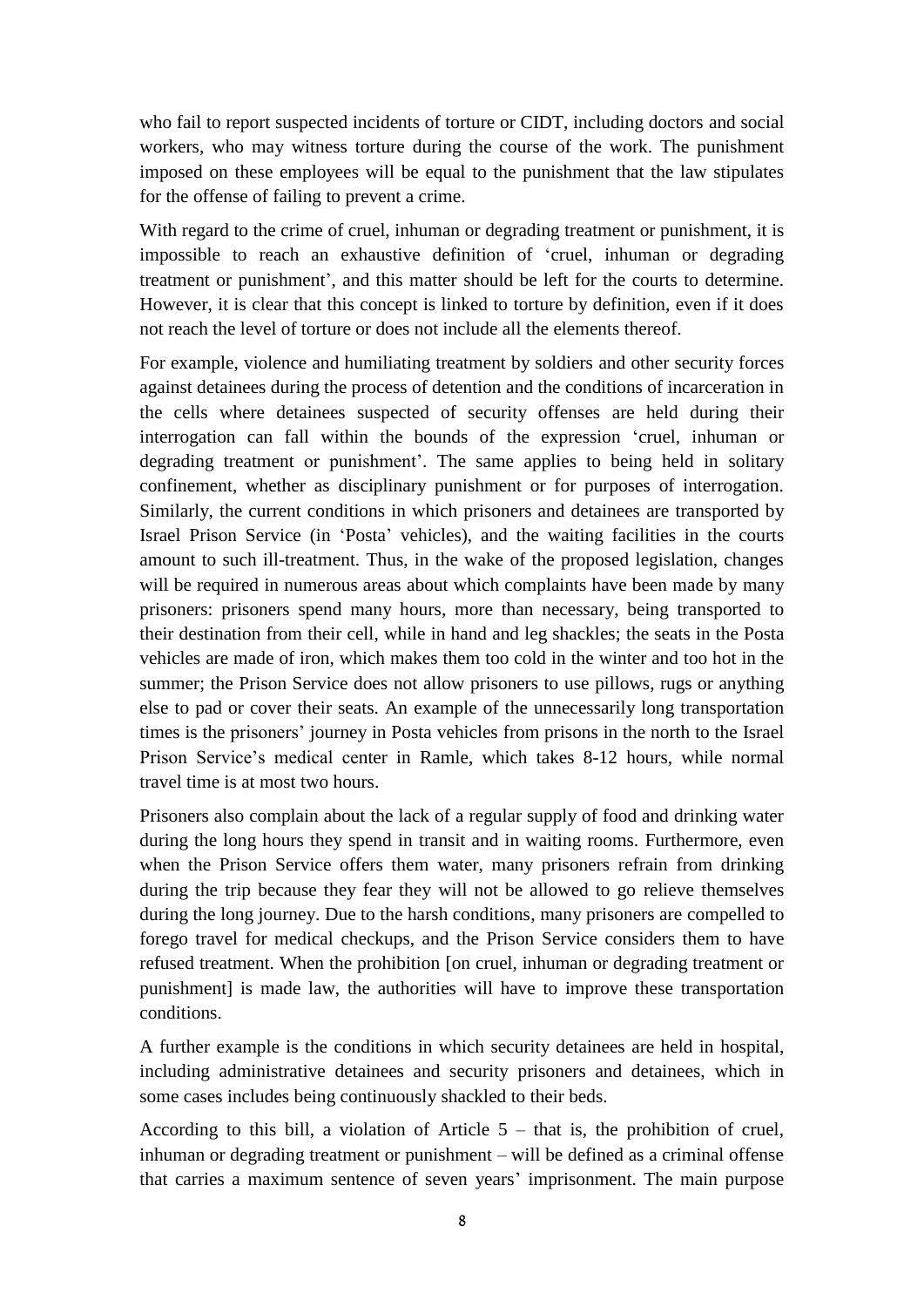underlying this sentence is to deter state officials, the Shin Bet, the police, the Israel Prison Service, and the Israeli military, and employees of other state entities from engaging in any form of ill-treatment or punishment that violates human dignity and basic rights, something that a democratic society cannot condone.

Additionally, in order to prevent the offender from deriving benefit [from his/her actions], the proposed legislation contains a rule for suppressing evidence. According to this rule, evidence will not be accepted for verification purposes if it was obtained through the use of torture or if it was obtained on the basis of information acquired through improper means. This is a model of suppression or disqualification similar in essence to the rule of the 'fruit of the poisonous tree', according to which anything obtained improperly is inadmissible in legal proceedings. However, in criminal proceedings against the torturer, in which proof is required that he/she engaged in torture or cruel, inhuman or degrading treatment or punishment, it will be permissible to present evidence obtained through the use of torture.

In Section D, the bill proposes the formation of a committee within the Ministry of Justice to be responsible for investigating complaints of torture and of CIDT, as defined in this bill, and will recommend to the State Prosecutor's Office that indictments be filed in appropriate cases. This Complaints Committee is based on a similar concept to that of the Police Investigations Department, but an attempt has been made to rectify the structural defects of the latter. The Minister of Justice will be responsible for appointing officials to the Complaints Committee, based on need, while adhering to the criteria stipulated herein.

The Complaints Committee will enjoy complete independence in its work, and special attention will be made to avoiding conflicts of interests and bias. The bill also seeks to anchor in law the duty to appoint special officials with the expertise required for investigating criminal offenses under this legislation.

The proposed roles of the Complaints Committee will be to investigate a person suspected of committing criminal offenses under this law, even if the incident entails a number of additional offenses that are not within its purview. Moreover, if the Complaints Committee's authority extends to one party, the department will also be authorized to investigate any other parties involved with regard to their role. In addition, the Complaints Committee will be obliged to investigate in each case in which information is received, and not necessarily in the form of a complaint, about crimes committed pertaining to this law. It is also proposed that the Complaints Committee should be denied the authority to close an investigation on the grounds of lack of public interest, in light of the view that every case of crime under this law, requires investigation, regardless of the circumstances, and as long as there is a sufficient evidentiary foundation in the case, the conclusive presumption is that the public interest is to indict the offender.

According to the bill, the Complaints Committee will enjoy the same authorities and immunities as the Israeli Police and its officers, in order to enable it to execute its roles. It is also recommended that the Complaints Committee will be authorized to